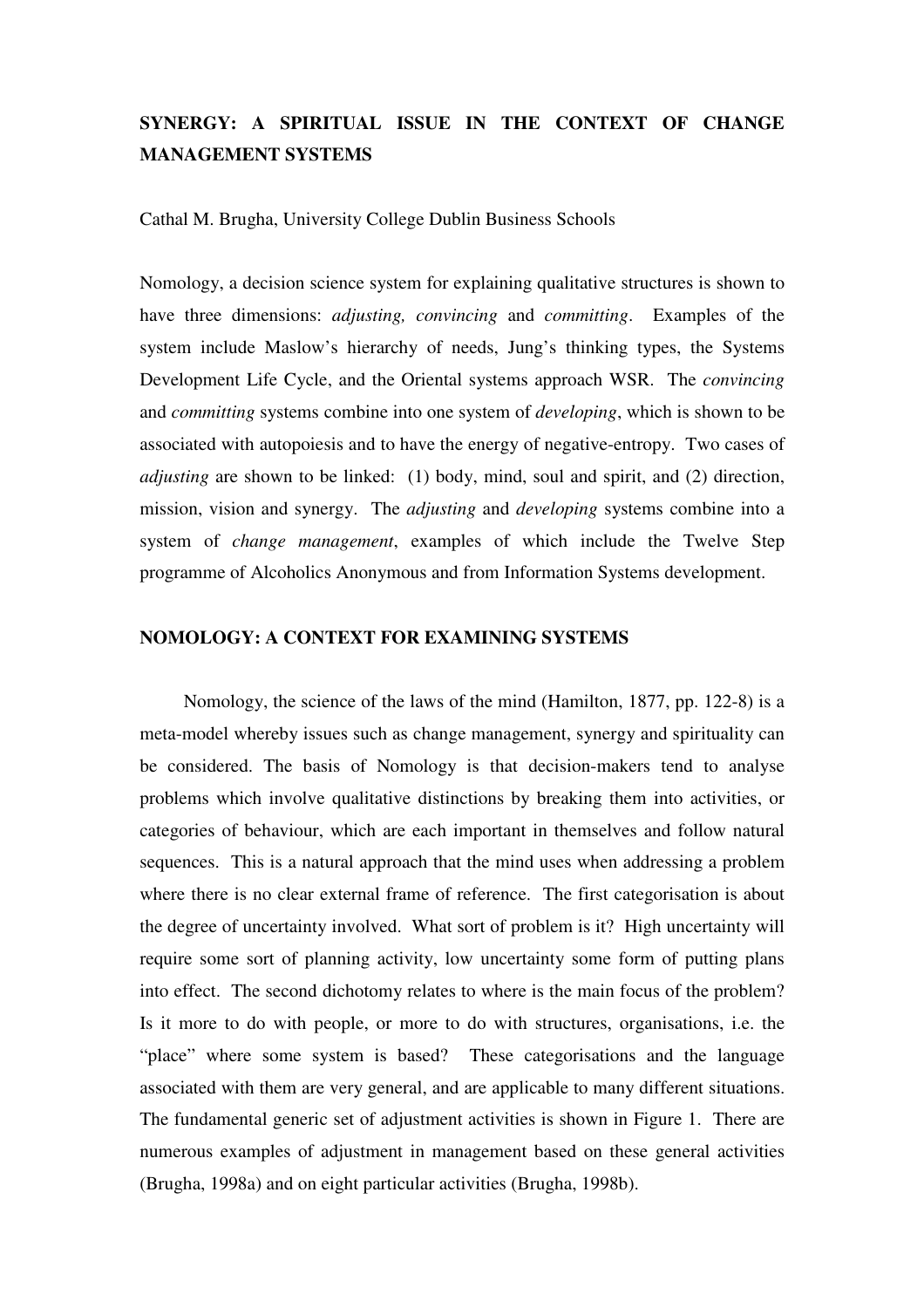

Figure 1. The four general kinds of activity

Adjustment is distinguished from development decision making in the case where the decision maker owns the process and consequently cannot "pull" himself or herself to make the decision. Hence the pull activity in Figure 1 disappears. The emphasis then is more on building on levels then on finding balance between different activities. Development decision making can be introverted or extroverted (Brugha, 1998c). The first introverted level is the somatic, and refers to tangible things such as needs. Then there are psychic (psychological) aspects such as preferences. Finally the pneumatic level refers to values or higher goals. Hamilton (1877) introduced the terms cognition, affect and conation as a triad of mental activities corresponding to the somatic, psychic and pneumatic levels. Thus Nomology takes a broader view than cognition. It incorporates feelings, but also includes the more neglected area of will corresponding to the highest level of introverted **commitment**. Soma, psyche and pneuma come from the Greek words for body, soul and spirit (literally wind).

The extroverted dimension corresponds to stages of **convincing** and starts with technical or self-orientated issues. Then it relates to other people, and finally it takes account of situations. The introverted and the extroverted combine as two dimensions and lead to the construction of nine levels, stages of activity and types of thinking and the reconstruction of Maslow's (1987) hierarchy of needs and Jung's (1971) orienting functions (Figure 2).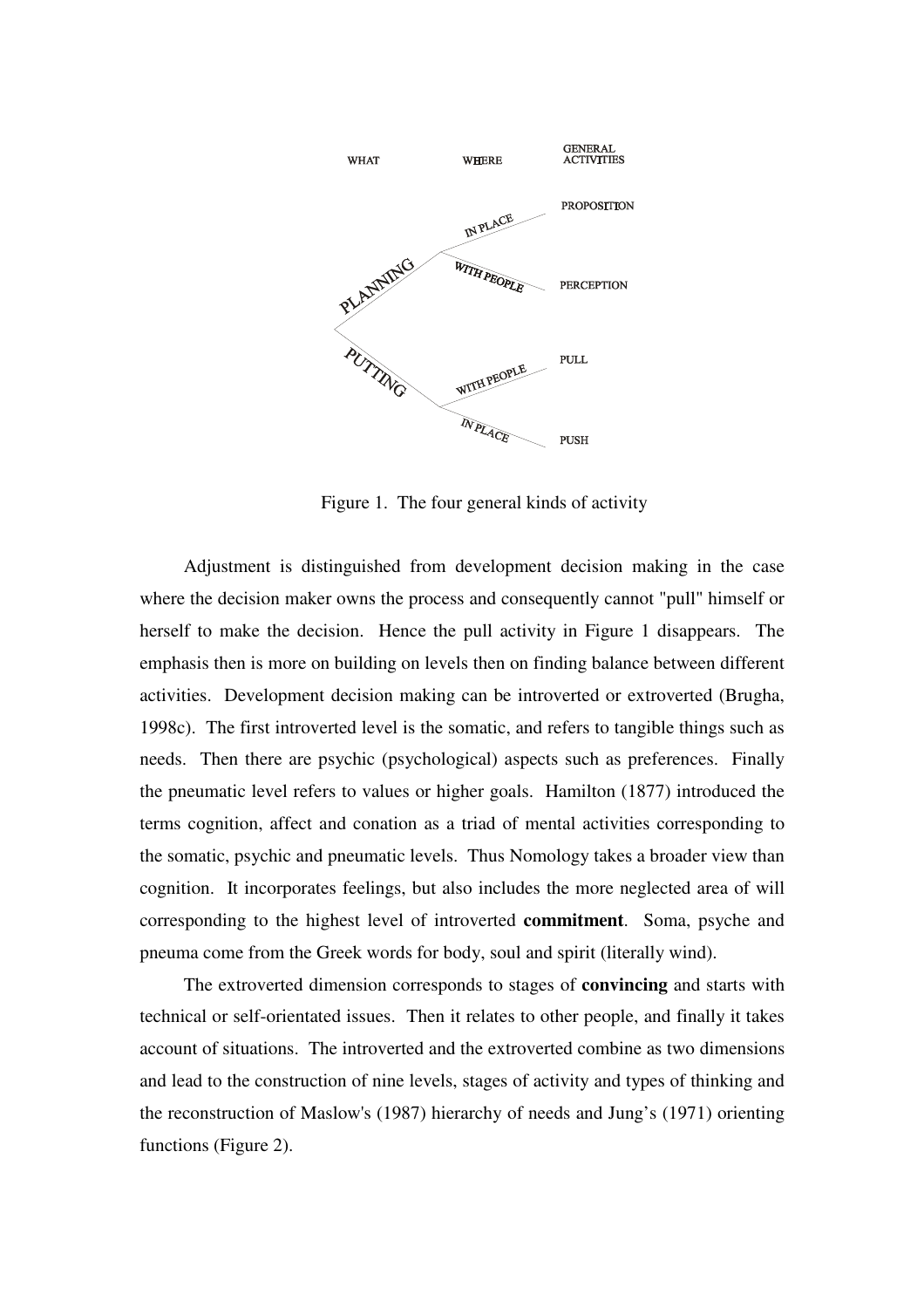The Systems Development Life Cycle (e.g. Whitten, Bentley and Barlow, 1989) fits this nine phase structure of convincing within committing (Table 1). A central claim of Nomology is that adjusting, convincing and committing comprehensively describe the three dimensions of how the mind structures decisions. One proof is that so many independent and unconnected qualitative structures can be explained in terms of those dimensions. These come from different fields such as management, philosophy, marketing, multi criteria decision making cases, and information systems. A powerful validation comes from an East-West parallel. Brugha (1998d) has explored the commonalities between Zhu's (1998) Oriental systems approach, WSR *(wuli*, *shili* and *renli)* and corresponding western concepts. He suggests that *wuli* corresponds to a*djusting*, *shili* to c*onvincing*, and *renli* to c*ommitting* and that Zhu's (1998) description of a hydro-engineering case in northern China showed that the project followed a Systems Development Life Cycle but with an adjustment process occurring within each of the nine stages.

|               |                  | <b>Convincing Stages</b>        |                            |                                       |
|---------------|------------------|---------------------------------|----------------------------|---------------------------------------|
|               |                  | <b>Technical</b><br><b>Self</b> | <b>Others</b><br>End-users | <b>Situational</b><br><b>Business</b> |
|               | <b>Somatic</b>   | Physical /                      | Political /                | Economic/                             |
|               | Have / Need      | Intuiting                       | Recognising                | <b>Believing</b>                      |
| Committing    | <b>Psychic</b>   | Social /                        | Cultural /                 | Emotional /                           |
|               | Do / Prefer      | Sensing                         | Learning                   | Trusting                              |
| <b>Phases</b> | <b>Pneumatic</b> | Artistic/                       | Religious /                | Mystical /                            |
|               | Are / Value      | Experiencing                    | Understanding              | Realising                             |

**Figure 2:** Levels of developmental activities and types of thinking

| <b>Introverted</b><br><b>Orientation</b> |                                                                              | <b>Extroverted Orientation</b> |                                           |
|------------------------------------------|------------------------------------------------------------------------------|--------------------------------|-------------------------------------------|
|                                          | <b>Technical</b>                                                             | <b>Others</b>                  | <b>Situational</b>                        |
| <b>Somatic</b>                           | Survey project scope and<br>feasibility                                      | Study current system           | Define the end-user's<br>requirements     |
| <b>Psychic</b>                           | Select a feasible solution Design the new system<br>from candidate solutions |                                | Acquire computer<br>hardware and software |
| <b>P</b> neumatic                        | Construct the new system Deliver the new system                              |                                | Maintain and improve<br>the system        |

**Table 1:** Systems Development Life Cycle activities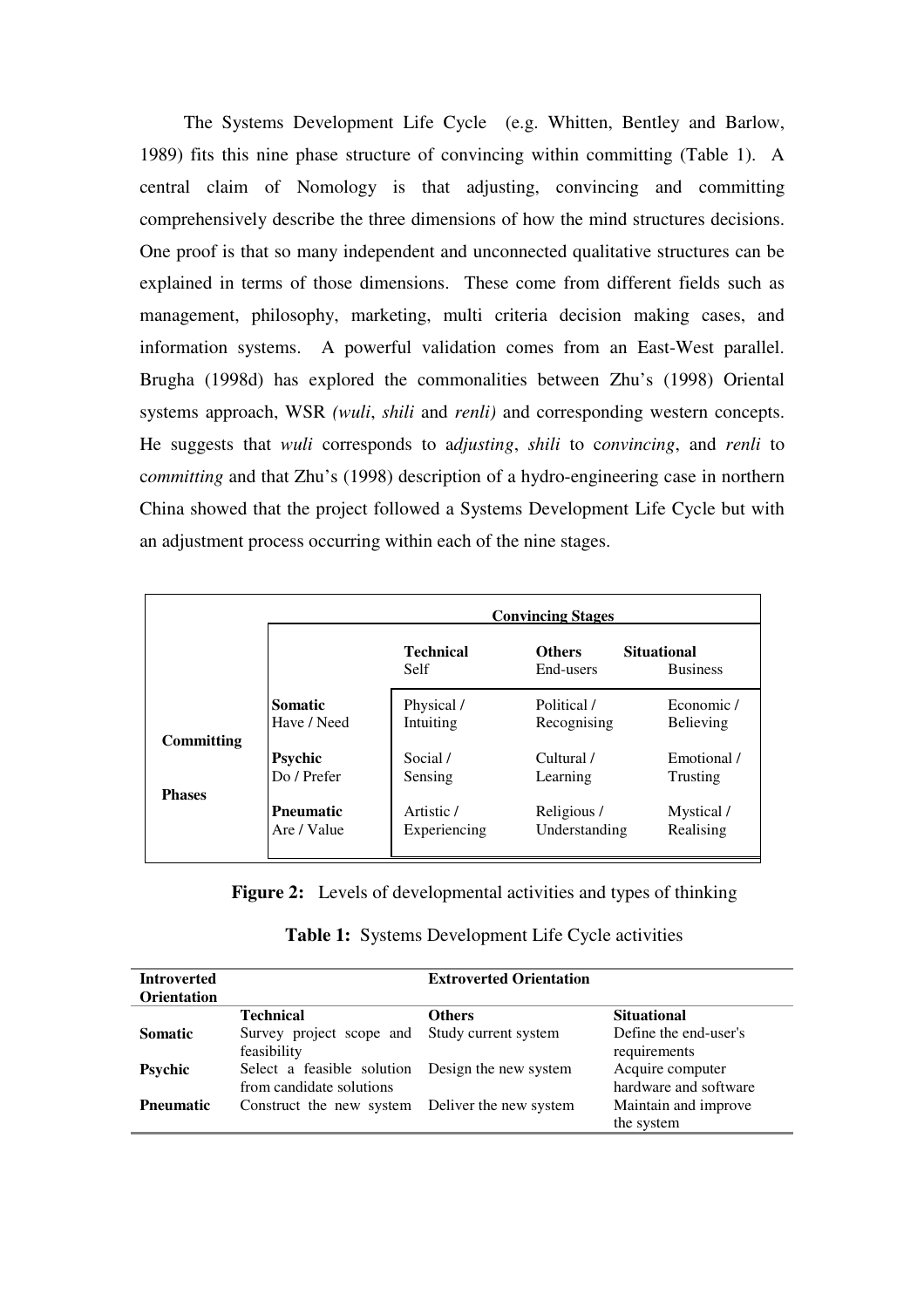The distinction between adjusting as externally owned and developing (committing and convincing) as owned by the decision maker is seen to lead to development being constructivist and based on levels. This is easily understood in terms of the individual. If a country's politics is insecure an individual will be nervous about setting up a business; if one does not have a job one might be worried about taking on the responsibilities of a family. The breakdown of stability at lower levels and the collapse of one's situation is akin to entropy or the escape of energy. The building up of such layers of energy systems could be described as negative entropy. When the ownership belongs to a group the sense of building on levels and the need that the lower levels be secure becomes an issue for the group. The sense of integrity that a group needs to develop or to be self-creating has been named autopoiesis from the Greek words auto (self) and poiesis (creation, production). It has been applied both to biological systems and to social systems who are bound by the emotion of love (Maturana and Varela, 1992; Maturana, 1988). It is clear that the more mutually supporting people are in an organisation, i.e. the more committed and convinced they are about what they do, the less entropy or energy loss there will be. Central to the development concept of ownership is the idea that this cannot be forced from outside. This has ethical consequences for the management of systems (Brugha, 1998e).

### **THE LINK BETWEEN SYNERGY AND SPIRIT**

Because Nomology is a meta-model of how the mind works it can be used to explore the meanings of terms such as synergy and spirit. In the context of Nomology language is seen as labels to be put on categories of activity so as to differentiate them from other categories. Labels for similar things can change between contexts from being more generic for a field to being more grounded for a particular case. Categories contain sub-categories; hence the level of abstraction is important. To explore a term such as **spirit** one would normally start by asking "spirit as distinct from what?" The answers might be **body** and **soul**. Doing it again with the word body might suggest the word **mind**. (See Maturana and Varela, 1992 for a consideration of the mind-body problem.) The question then arises: how do "body, mind, soul and spirit" differ from "soma, psyche and pneuma"? Is the former an adjustment concept and the latter a commitment concept? If they are the same why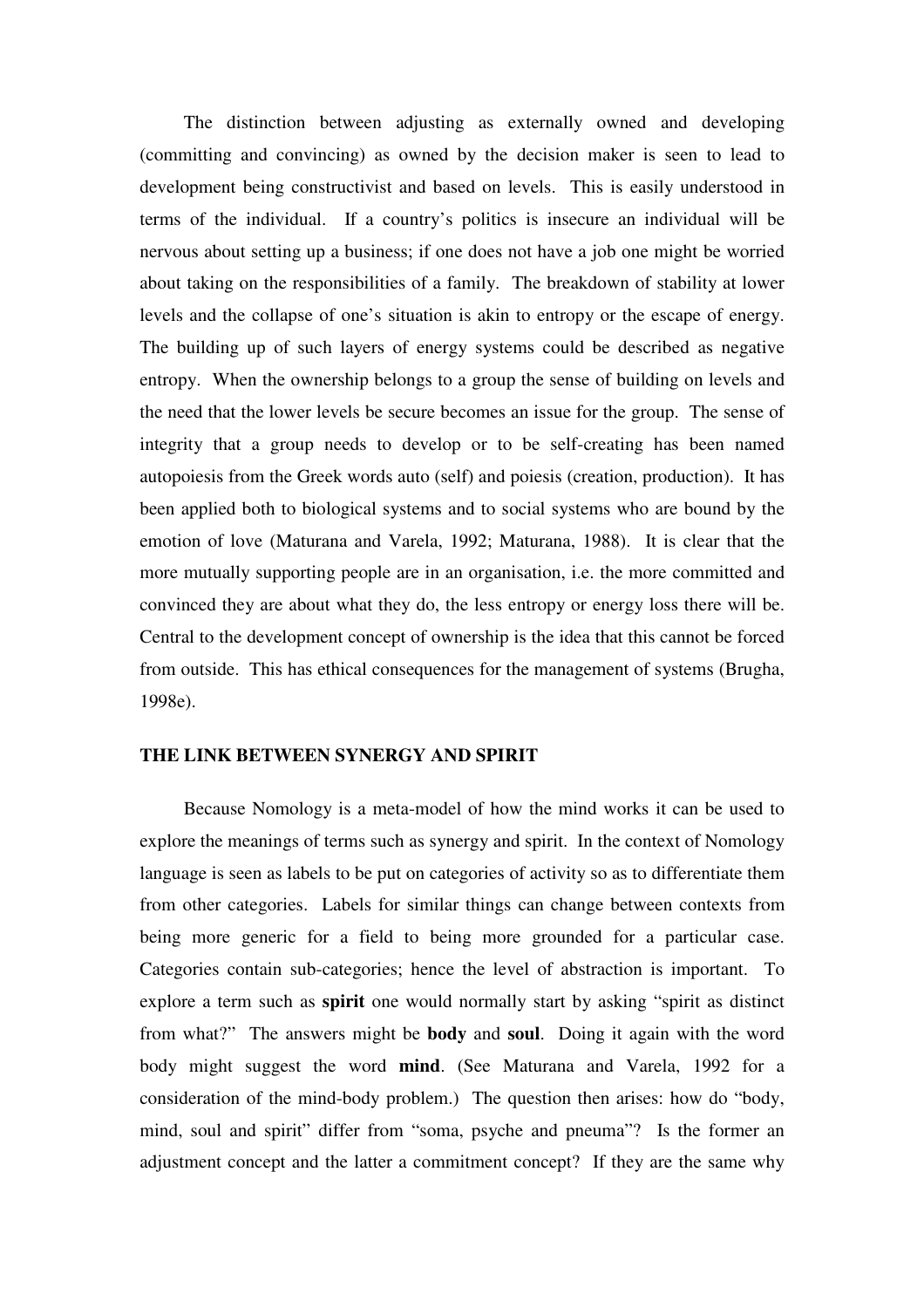have the two languages co-existed for so long? The nomological exploration of "body, mind, soul and spirit" is done by relating them to the generic adjustment terms: proposition, perception, pull and push (Figure 1). If they relate properly there should be a consistent qualitative difference between each corresponding pair. This should reflect itself in meaningful phrases linking each pair such as "we propose in the body", "we develop perceptions in the mind", "we are pulled in our soul", and "we push with our spirit". Some of these phrases seem to clarify the links, others seem to challenge our understanding of terms such as soul and spirit which we may have tended to compartmentalise as "terms which have something to do with religion".

Where there is difficulty making a link between terms that seem to have a parallel it can be useful to find a bridging set. This is done by exploring what we mean by a phrase such as "we propose in the body". In this case it means that we consider what we are able to do, at a very basic level: our **capacity**. If this is a meaningful bridge there should be corresponding terms for the other three categories. Going beyond the capacity of the body into the area of the mind corresponds to working on our **capabilities**: the aspect of training and educating our perceptions. Our capacity and capability focus on the aspect of what we should or will do. To find a corresponding bridging term to elucidate the phrase "pulled in our soul" requires a deeper understanding of the dynamic that mediates this feeling of duty. In this case it is our sense of **community**. Extending it to the fourth quadrant in the same way produces a term such as **contribution**. Together capacity, capability, community and contribution provide a sort of road map for what one would do with a useful life.

Further bridges can help to fill out the meanings inherent in each sector. Using a shorter focus than the "useful life" one could see the bridge between capacity and body as one's **energy**. One's capacity is limited by the energy one has. Correspondingly, how much we are capable of doing at any time depends on the amount of **equanimity** that we have in our minds. A corresponding bridge between community and soul would be the effort that one can make. The more support we have from our community the more **effort** we are able make in response. Likewise, ultimately the contribution that we, at a deep level, i.e. in our spirits, make to society depends on our **effectiveness**. Another test of such sets is in the context of the balances that should exist within them. The effort that we can make cannot be out of balance with the energy we have. If we do not have equanimity we cannot be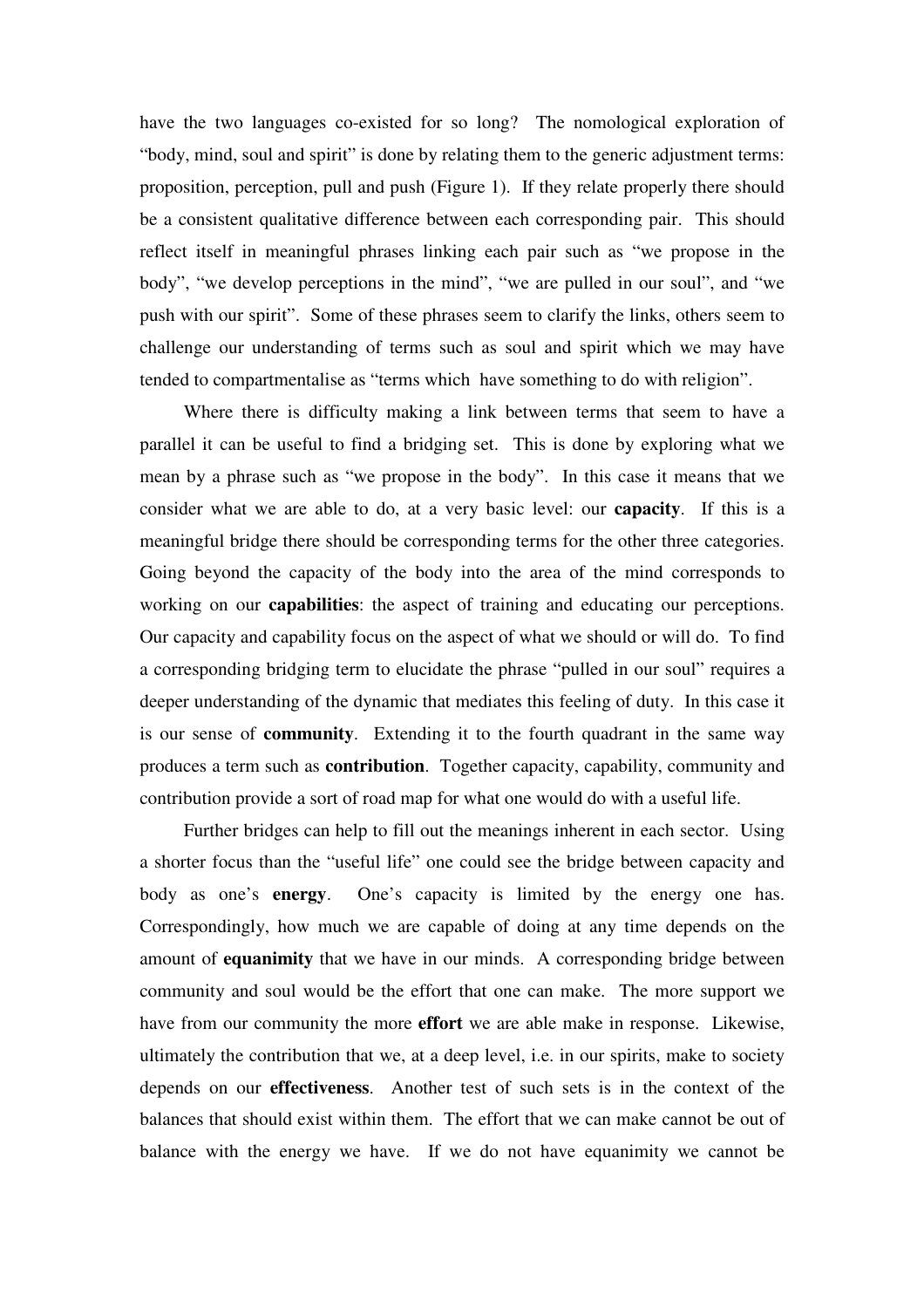effective. A useful model for assessing the balance between the different categories of activity is given in Figure 3.

Another set derived from Johnsen (1993) is: **direction, mission, vision and synergy**. Before an organisation can have a mission it must agree on its direction. Clearly mission is a perception concept, and vision exists in the context of a community. If one thinks in terms of direction, mission and vision as a progressive focusing of one's energy, equanimity and effort, then it is clear that full effectiveness is reached when the many strands are brought together, as in **synergy**. This particularly makes sense if we see one's spirit as the ground in which this is done, where all the internal conflicts and contradictions that destroy synergy are resolved.



**Figure 3:** The cycle of general activities

#### **CHANGE MANAGEMENT**

Brugha (1998f) has describe categorisations of activities based on adjusting convincing and committing as **nomological maps**. An example is the Twelve Step Programme of Alcoholics Anonymous (Anonymous Authors, 1955). Here the dominating issue is adjustment. Each adjustment phase has three development stages. The same twelve steps can also be used to change people to a higher level of spiritual activity in the world, e.g. the Spiritual Exercises of St. Ignatius of Loyola which has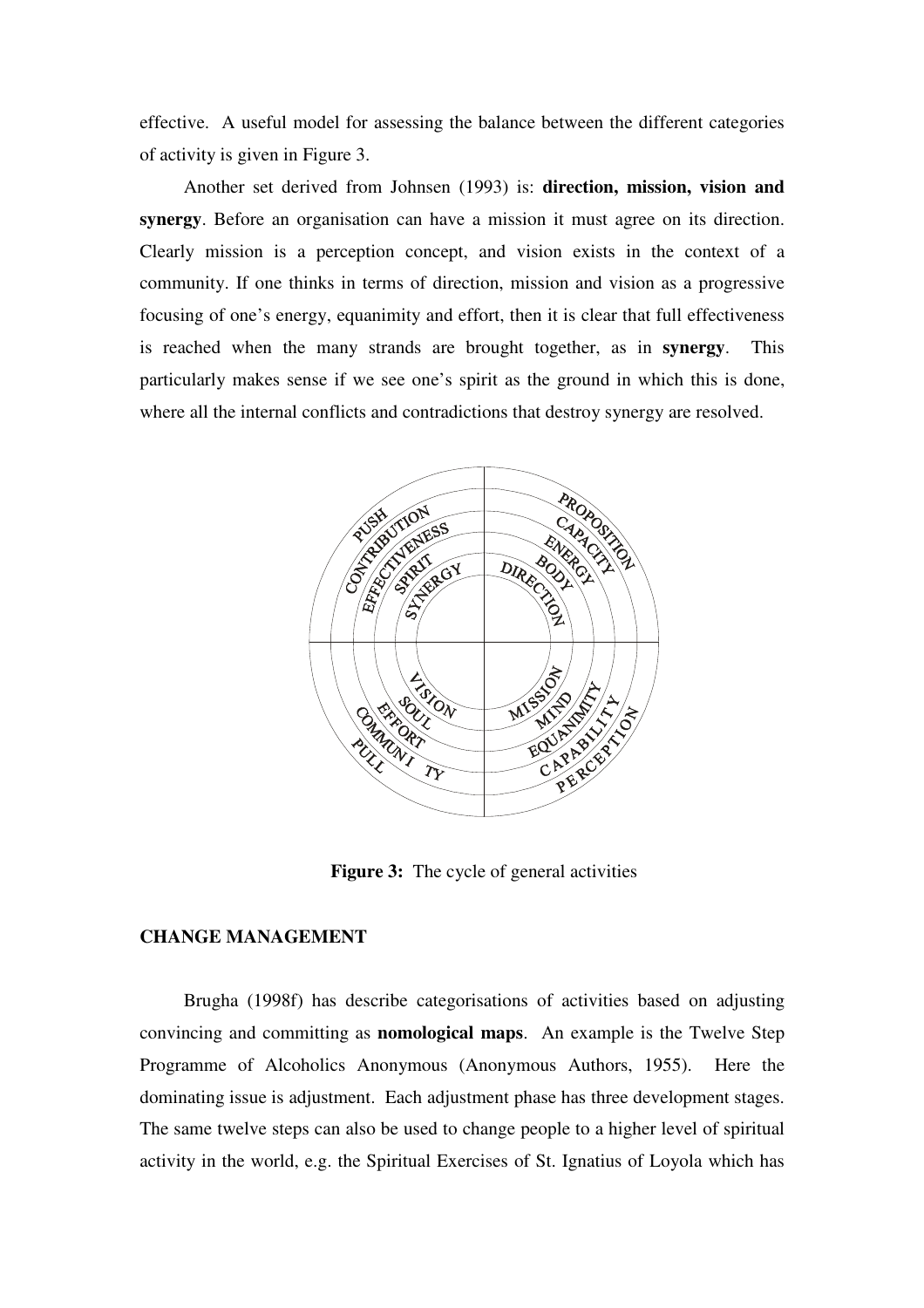been presented (Tyrrell, 1982; Fessard, 1956) as to reform the deformed, conform the reformed, confirm the conformed, and transform the confirmed. Such a representation could be applied to any adjustment process, depending on how broadly one interpreted the idea of being "deformed".

A development-led self-managed twelve step programme (Peace Pilgrim, 1981) involves four (somatic) preparations, four (psychic) purifications, and four (pneumatic) relinquishments. At each level there are steps corresponding to body, mind, soul and spirit. The spirit-based steps in this programme are (somatic) to simplify life to bring inner and outer well-being into harmony, (psychic) purification of motives, and (pneumatic) relinquishment of all negative feelings. Clearly synergy is facilitated by the elimination at the spirit level of anything that could conflict with bringing the vision to fruition.

Brugha (1998f) has shown how Galliers and Sutherland's revised 'stages of growth' model for information systems strategy (Galliers & Sutherland, 1991; Galliers, 1991) could be converted into a full nomological map containing seventy two individual steps. In that context one would recommend to an information systems organisation that is moving up the stages of growth, that it wait until it has completely adjusted at each stage before embarking on the next stage. In the context of what has been explored in this paper this would mean waiting until the synergies start appearing, as these would be a sign that the adjustment processes are completing.

#### **REFERENCES:**

- Anonymous Authors, 1955, *Alcoholics Anonymous,* 2nd Edition, New York: Alcoholics Anonymous World Services, Inc.
- Brugha, C. 1998a, The structure of qualitative decision making, *European Journal of Operational Research*, **104** (1), pp 46-62.
- Brugha, C. 1998b, The structure of adjustment decision making, *European Journal of Operational Research*, **104** (1), pp 63-76.
- Brugha, C. 1998c, The structure of development decision making, *European Journal of Operational Research*, **104** (1), pp 77-92.
- Brugha, C. 1998d, "Considering WSR In The Context Of Nomology, A Generic Meta Model For Systems Studies", Proceedings of the ICSSSE conference, August, Beijing, China.
- Brugha, C. 1998e, "Information Systems Development: Who Owns the Decision?", *Philosophical Aspects of Information Systems: Methodology, Theory, Practice and Critique*, Proceedings of the PAIS2 Conference, University of the West of England, Chapter 5.